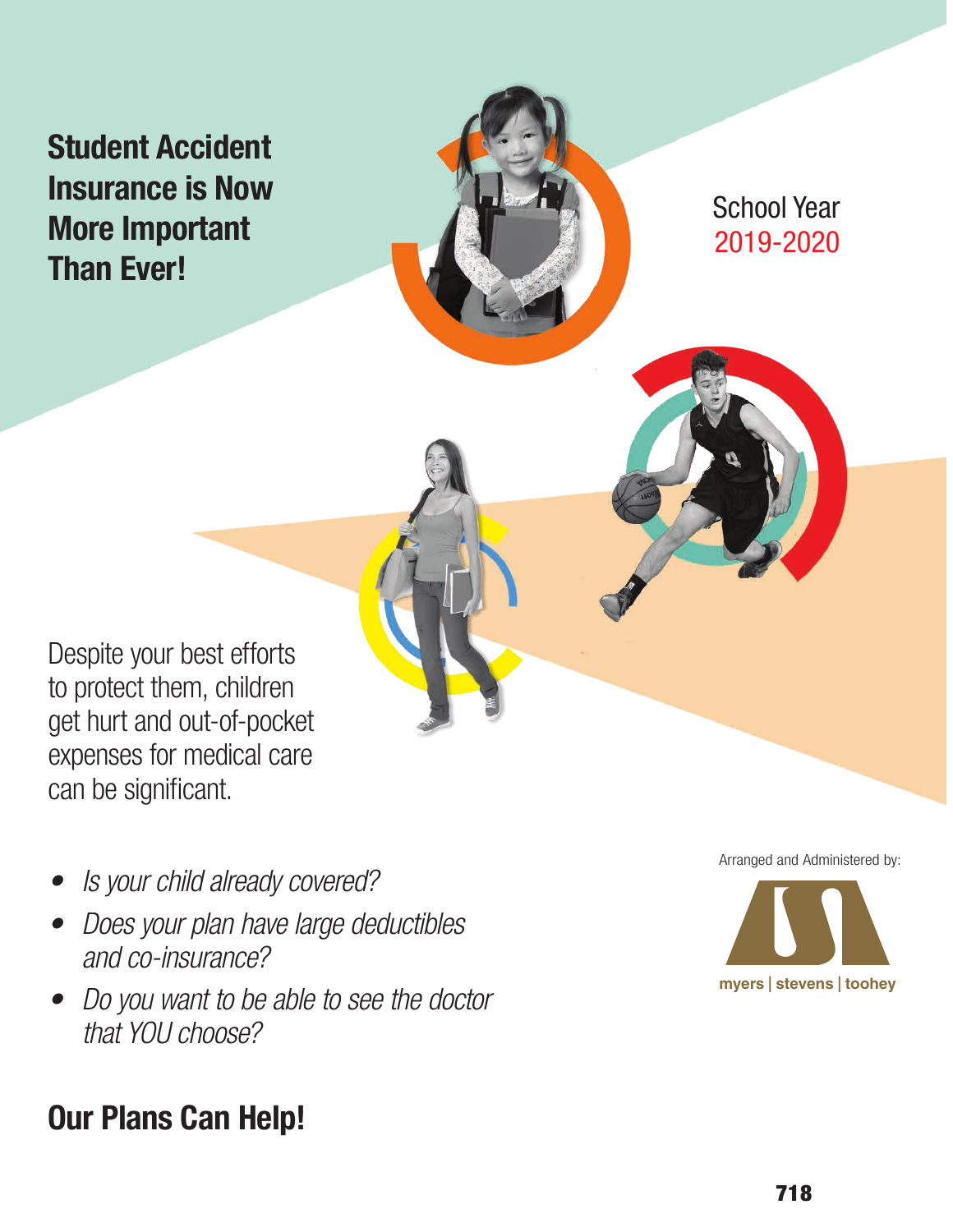## *Determine the Plan(s) you want to purchase*

**Plans showing include enhanced Concussion Benefit - See next page for details** 

## Student Accident & Sickness Plan

#### *Our Best Coverage!*

Students (Grades P-12) may enroll in this plan. Covers Injuries sustained and Sickness commencing anywhere in the world, 24 hours a day, while your student is insured under this School Year's plan (including interscholastic sports, except interscholastic high school tackle football). Repatriation and Medical Evacuation benefits are included. This plan does not cover routine or preventative care.

*Benefits are payable according to the "Description of Benefits" up to \$50,000 per Covered Sickness and \$200,000 per Covered Accident.*

Coverage begins at 11:59 p.m. on the day Myers-Stevens & Toohey & Co., Inc. (herein called "The Company") receives the completed enrollment form and premium. Coverage ends at 11:59 p.m. on the last day of the month for which payment has been made. Coverage may be continued for up to 12 calendar months, or through Sept. 30, 2020, whichever comes first, provided the required payments are made.

There is a \$50 deductible per covered Accident or covered Sickness.

NOTE – Participation in commercial camps or clinics may be covered under this plan.

## 1st payment: \$208.00

*(Covers remainder of month in which you enroll and 1 additional month) Subsequent Payments: \$169.00 a month, billed every 2 months*

## Interscholastic Tackle Football Accident Plans

Students (grades 9-12) may enroll in these plans. Covers Injuries caused by covered accidents occurring:

- While practicing or playing in interscholastic high school tackle football activities which are School-sponsored and directly supervised, including spring practice and summer conditioning, weight training and passing league
- While traveling for football in a School Vehicle or traveling directly and without interruption between School and off-campus site for such activities provided travel is arranged by and is at the direction of the School

Coverage begins at 11:59 p.m. on the day the Company receives the completed enrollment form and premium. Coverage ends at 11:59 p.m. on the closing date of regular classes for the 2019-2020 School Year.

NOTE – Participation in commercial camps or clinics is not covered under these plans. See "Full-Time 24/7" plans. Practice or playing of football must be conducted under the regulations and jurisdiction of the applicable sports governing body

| <b>Benefit Levels:</b>        | Hiah | <b>Mid</b>           | <b>Low</b> |  |
|-------------------------------|------|----------------------|------------|--|
| <b>Rates per School Year:</b> |      | $$338$ $$235$ $$180$ |            |  |

## Full-Time 24/7 Accident Plans

Students (grades P-12 and school employees) may enroll in these plans. Covers Injuries caused by covered Accidents occurring 24 hours a day, anywhere in the world and while participating in all interscholastic sports except interscholastic high school tackle football.

Coverage begins at 11:59 p.m. on the day the Company receives the completed enrollment form and premium. Coverage ends at 12:01 a.m. on the date School begins regularly scheduled classes for the 2020-2021 School Year.

NOTE – Participation in commercial camps or clinics may be covered under this plan.

| <b>Benefit Levels:</b>        | Hiah | <b>Mid</b>        | <b>Low</b> |  |
|-------------------------------|------|-------------------|------------|--|
| <b>Rates per School Year:</b> |      | \$317 \$219 \$165 |            |  |

### School-Time Accident Plans

Students (grades P-12) may enroll in these plans. Covers Injuries caused by covered Accidents occurring:

- On School premises during the hours and on days when the School's regular classes are in session, including one hour immediately before and one hour immediately after regular classes, while continuously on the School premises
- While participating in or attending School-sponsored and directly supervised School Activities including interscholastic athletic activities and non-contact spring football (except interscholastic high school tackle football)
- While traveling directly and without interruption to or from residence and School for regular attendance; or School and off campus site to participate in School-sponsored and directly supervised School Activities, provided travel is arranged by and is at the direction of the School; and while traveling in School Vehicles at any time.

**Coverage begins at 11:59 p.m. on** the day the Company receives the completed enrollment form and premium. Coverage ends at 11:59 p.m. on the closing date of regular classes for the 2019-2020 School Year.

NOTE – Participation in commercial camps or clinics is not covered under these plans. See "Full-Time 24/7" plans.

| <b>Benefit Levels:</b>        | Hiah        | Mid       | <b>Low</b> |
|-------------------------------|-------------|-----------|------------|
| <b>Rates per School Year:</b> | <b>\$77</b> | \$63 \$39 |            |

## Dental Accident Plan (\$75,000 Maximum)

Students (grades P-12) may enroll in these plans. Covers Injuries to teeth caused by covered Accidents occurring 24 hours a day, anywhere in the world, including participation in all sports and all forms of transportation.

Benefits are payable at 100% of the Usual, Customary and Reasonable charges for Treatment of Injured teeth, including repair or replacement of existing caps or crowns. We do not pay for damage to or loss of dentures or bridges or damage to existing orthodontic equipment.

The coverage provides a "Benefit Period" of Accident dental benefits for up to one year from the date of first Treatment. The benefit period for an Injury may be extended each year, provided that: coverage is renewed prior to October 1, the student remains enrolled in grades P-12, and written notice is received by the Company at the time of Injury that further Treatment will be deferred to a later date.

**Coverage begins at 11:59 p.m. on** the day the Company receives the completed enrollment form and premium. Coverage ends at 12:01 a.m. on the date School begins regularly scheduled classes for the 2020-2021 School Year.

#### \$16.00 purchased separately \$12.00 when added to any plan(s) purchased

#### Pharmacy SmartCard ™

Available to students, their families and school staff through our partnership with CastiaRx (formerly known as NPS), the SmartCard offers savings of up to 95% of prescription drug costs and is accepted at over 63,000 pharmacies nationwide.

In addition, the program can provide "Instant Alerts" to potential medication interactions to better protect your family along with unique "Proof of Savings" reports mailed directly to you every six months.

After your payment has been processed, CastiaRx will send you your ID card. Present your card each time you or a family member needs a prescription filled to receive your savings. For more detailed information, go to www.pti-nps.com or call 800-546-5677.

The SmartCard is not an insurance product and is not insured by ACE American Insurance Company.

#### \$36.00 for entire family, for one full year!

*Affordable Rates Call (800) 827-4695 With Questions*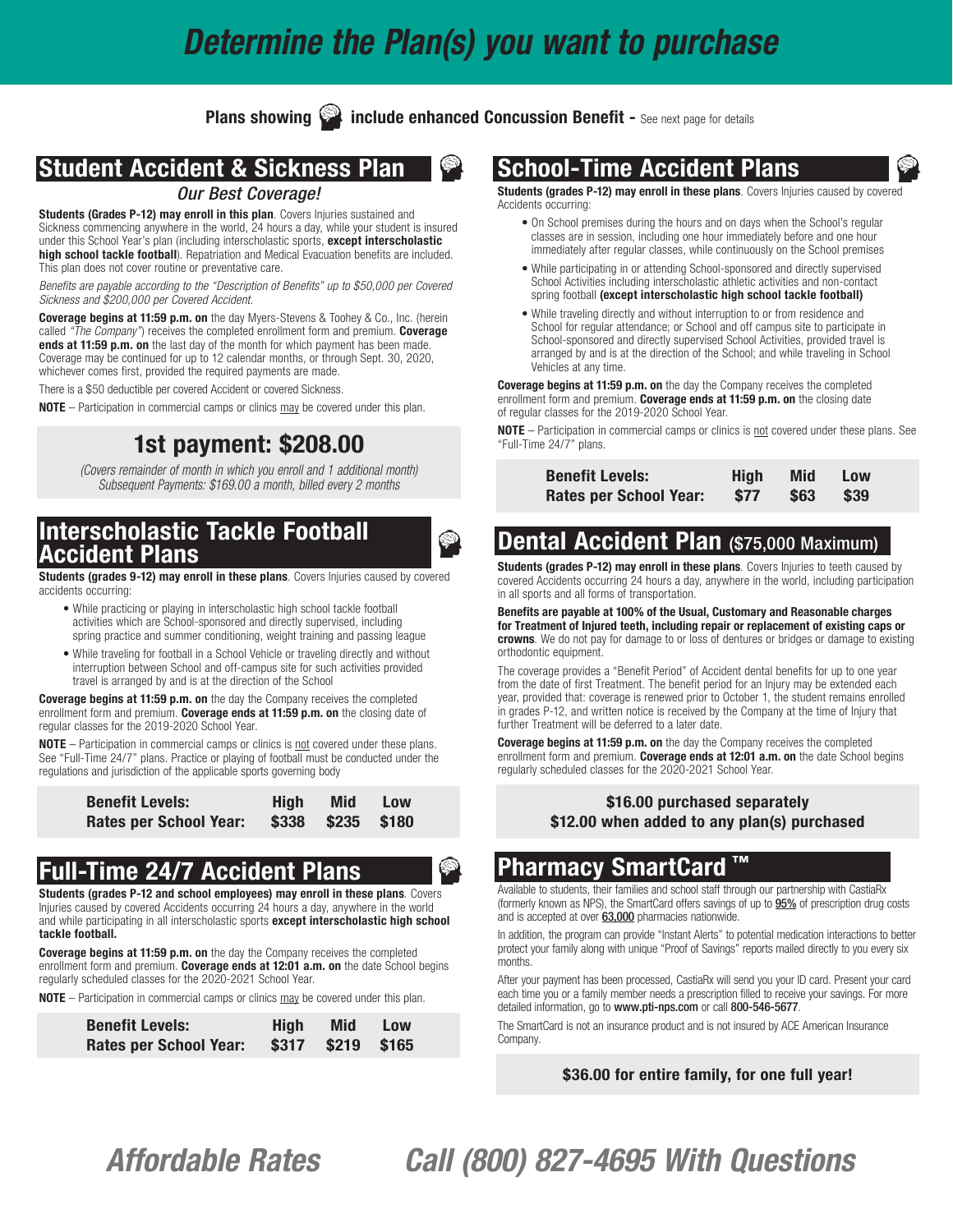## *Determine the benefit level that best fits your needs*

If your child has no other insurance, we recommend the Student Accident & Sickness Plan or the High Option plans.

**Description of Benefits** *<i>(Applies to all plans except the Dental Accident Plan and Pharmacy SmartCard)* 

We will pay benefits only for Covered Injuries sustained or Covered Sickness commencing while insured under this School Year's plan. Benefits payable will be based on the Usual, Customary and Reasonable Charges incurred for covered medical and dental services, as defined by the Policy, subject to exclusions, requirements and limitations. We do not pay for a service or supply unless it is Medically Necessary and listed in the Description of Benefits below. Applicable benefits mandated by the state of residence will be included in the covered expenses. You may take your child to any provider you choose; however, seeking Treatment through a *First Health* contracted provider may reduce your out-of-pocket costs.

To find participating *First Health* medical providers nearest you, call 800-226-5116 or log on to www.myfirsthealth.com.

*ENHANCED CONCUSSION BENEFIT:* When a student is diagnosed with a concussion as a result of an injury received while participating in a Covered Activity, and as a result is prohibited from participation in interscholastic sports under the School's formal concussion protocol, benefits for the treatment of that injury will be paid at 100% of the Usual, Customary and Reasonable charges with no deductible, subject to all other terms and conditions of the plan.

| <b>Covered Benefit Levels</b>                                                                                                                         | <b>Low Option</b>            | <b>Mid Option</b>         | <b>High Option</b>  | <b>Student Accident &amp; Sickness Plan</b> |
|-------------------------------------------------------------------------------------------------------------------------------------------------------|------------------------------|---------------------------|---------------------|---------------------------------------------|
| <b>Plan Name</b>                                                                                                                                      | <b>MAXIMUMS PER ACCIDENT</b> |                           |                     |                                             |
| <b>Tackle Football Accident Plan</b>                                                                                                                  | \$25,000                     | \$50,000                  | \$75,000            | \$50,000 Maximum per Sickness               |
| <b>Full-Time 24/7 Accident Plan</b>                                                                                                                   | \$50,000                     | \$100,000                 | \$150,000           | \$200,000 Maximum per Accident              |
| <b>School-Time Accident Plan</b>                                                                                                                      | \$25,000                     | \$50.000                  | \$75,000            |                                             |
| <b>Deductible Per Covered Accident/Sickness</b>                                                                                                       | \$0                          | \$0                       | \$0                 | \$50                                        |
| <b>Covered Expenses</b>                                                                                                                               |                              | <b>BENEFIT MAXIMUMS</b>   |                     | <b>BENEFIT MAXIMUMS</b>                     |
| Hospital Room & Board - Paid up to                                                                                                                    | \$500/Day                    | \$600/Day                 | \$750/Day           | 80% Semi Private Room Rate                  |
| <b>Inpatient Hospital Miscellaneous Charges</b><br>Services described below are paid as scheduled.<br>All other miscellaneous charges - Paid up to    | \$800/Day                    | \$1,000/Day               | \$1.750/Dav         | 80% to \$4,000/Day                          |
| Intensive Care Unit - Paid up to                                                                                                                      | \$1,500/Day                  | \$1,800/Day               | \$2,400/Day         | 80%                                         |
| <b>Emergency Room Physician Charges</b>                                                                                                               |                              | 100%                      |                     | 100%                                        |
| <b>Hospital Emergency Room</b><br>(room & supplies) incurred within 72 hours of an Injury                                                             | 100%                         |                           | 100%                |                                             |
| <b>Outpatient Surgical</b> (room & supplies)                                                                                                          | \$750                        | \$900                     | \$1.600             | 80% to \$4,000                              |
| <b>Physician Non-Surgical Treatment &amp; Exam</b><br>(excluding Physical Therapy)                                                                    |                              |                           |                     |                                             |
| <b>First Visit</b>                                                                                                                                    | \$70                         | \$80                      | \$100               | 80%                                         |
| Each Follow Up Visit                                                                                                                                  | \$50                         | \$55                      | \$65                | 80%                                         |
| Consultation (when referred by attending Physician)                                                                                                   | \$200                        | \$250                     | \$300               | 80%                                         |
| <b>Surgeon Services</b>                                                                                                                               | 60%                          | 75%                       | 90%                 | 80%                                         |
| <b>Assistant Surgeon Services</b>                                                                                                                     |                              | 25% of Surgical Allowance |                     | 80%                                         |
| <b>Anesthesiologist Services</b>                                                                                                                      |                              | 25% of Surgical Allowance |                     | 80%                                         |
| Physiotherapy (includes related office visits)<br>when prescribed by a Physician                                                                      | \$50/Visit to \$500          | \$60/Visit to \$600       | \$75/Visit to \$900 | 80% to \$2,000                              |
| X-Ray Examinations (including reading)                                                                                                                | 60% to \$500                 | 70% to \$600              | 80% to \$700        | 80%                                         |
| <b>Diagnostic Imaging MRI, Cat Scan</b>                                                                                                               | 60%                          | 60%                       | 80%                 | 80%                                         |
| <b>Ambulance</b> (from site of an emergency directly to hospital)                                                                                     |                              | 100%                      |                     | 100%                                        |
| <b>Laboratory Procedures, Registered Nurse</b><br><b>Services, and Rehabilitative Braces</b>                                                          | 60%                          | 80%                       | 100%                | 80%                                         |
| <b>Durable Medical Equipment</b>                                                                                                                      | 60% to \$500                 | 80% to \$600              | 100% to \$800       | 80%                                         |
| <b>Out-Patient Prescription Drugs (for Injuries only)</b>                                                                                             | 60%                          | 80%                       | 100%                | 80%                                         |
| <b>Dental Services</b> (including dental x-rays)<br>for Treatment due to a covered Accident                                                           | 60%                          | 80%                       | 90%                 | 80%                                         |
| <b>Eyeglass Replacement</b> (for replacement of broken<br>eyeglass frames or lenses resulting from a covered Accident<br>requiring medical attention) | \$500                        | \$500                     | \$500               | 80%                                         |
| <b>Medical Evacuation &amp; Repatriation</b>                                                                                                          | \$0                          | \$0                       | \$0                 | 100% to \$10,000                            |

#### Benefits for Accidental Death, Dismemberment, Loss of Sight, Paralysis and Psychiatric/Psychological Counseling

*(Applies to all plans except the Dental Accident Plan and Pharmacy SmartCard)*

- Accidental Death **\$10.000**
- Single dismemberment or entire loss of sight in one eye **625,000 \$25,000**

In addition to medical benefits, if, within 365 days from the date of Accident covered by the policy, bodily Injuries result in any of the following losses, we will pay the benefit set opposite such loss. Only one such benefit (the largest) will be paid for all such losses due to any one Accident.

• Double dismemberment or entire loss of sight in both eyes, or paraplegia or hemiplegia or quadriplegia  $$50,000$ Counseling - In addition to the AD&D benefits, we will pay 100% of the Usual, Customary and Reasonable costs of psychiatric/psychological counseling needed after covered dismemberment, loss of sight or paralysis up to \$ 5,000

## *Choose Your Own Doctor and Hospital*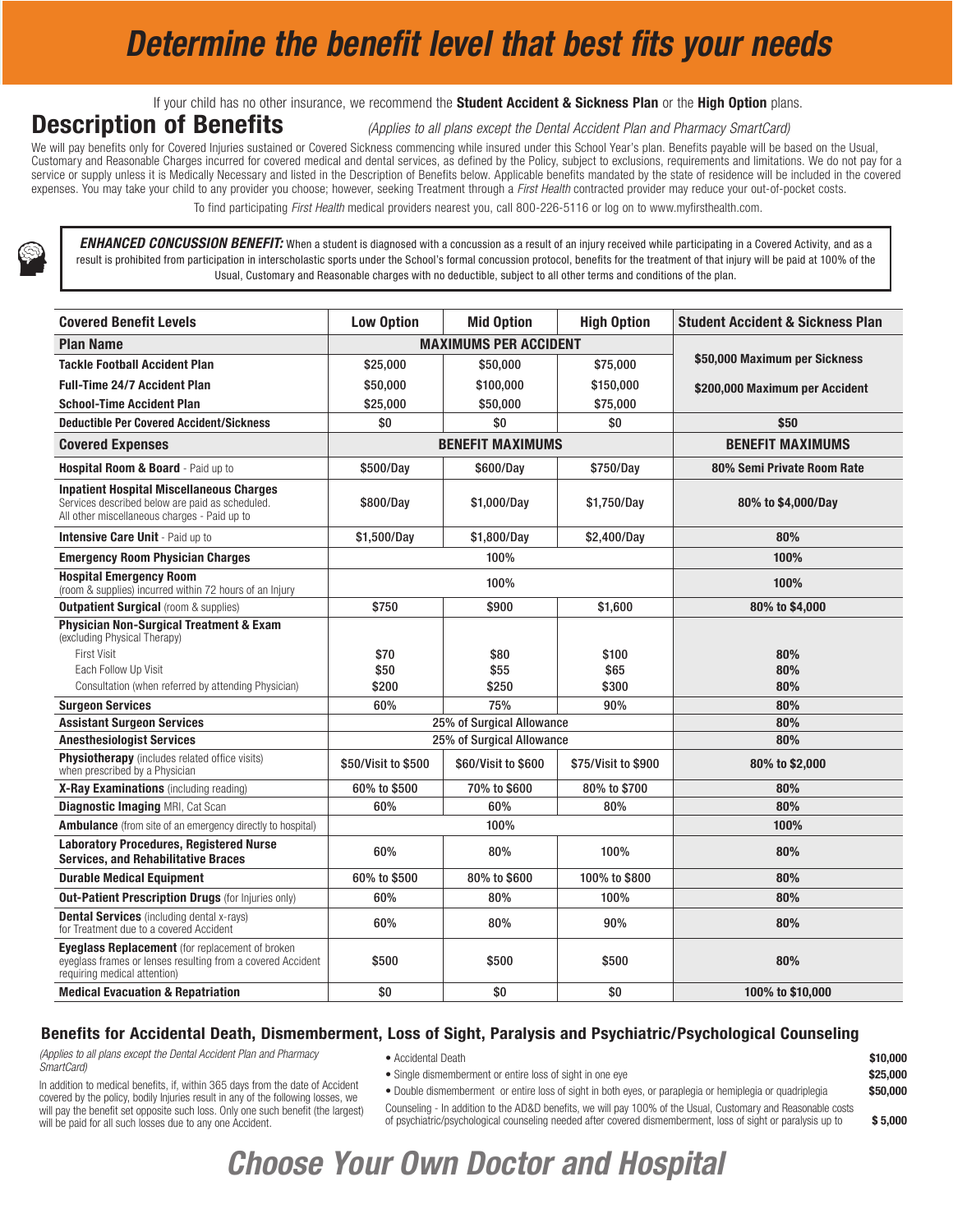## *Instructions*

## *2019 - 2020 Enrollment Form*

#### Thank you for enrolling your child!

To avoid any delay in coverage, please follow these 3 easy steps below:

**Select** the plan(s) you wish to purchase below:

- The Student Accident & Sickness Plan will provide our highest level of coverage.
- Our Accident Plans may be purchased on an individual basis or combined with additional coverage (for example, Full-Time Accident + Dental).

**2 3**

**1 1**

**Complete** and detach the enrollment form on the right side or you may enroll online (see below). Please note, we are unable to accept enrollments over the phone.

Pu[rchase and Return](https://www.myers-stevens.com/enrollment-page)

#### CLICK HERE to enroll online for IMMEDIATE processing! We accept VISA and MasterCard.

If online enrollment is not available, you may either:

- **E** Fax the completed Enrollment Form to (949) 348-2630. You must pay by credit or debit card by completing the payment area on this page. We cann credit or debit card by completing the payment area on this page. We cannot accept Checks or Money Orders by fax.
- $\boxtimes$  **Email** a scanned image of the completed Enrollment Form to  $\cong$ apply@myers-stevens.com. You must pay by credit card by completing the payment area on this page. We cannot accept Checks or Money Orders by email.
- $\equiv$  **Mail** both sides of the completed Enrollment Form in the enclosed envelope. You may pay by credit card by completing the payment area on the right side enclose a check or Money Order made payable to Myers-Stevens & Toohey & Co., Inc.

#### PLEASE DO NOT SEND CASH

### Our BEST Plan

#### Student Accident & Sickness

1st Payment  $\Box$  \$208.00

You will be billed \$338.00 every 2 months thereafter. Coverage cannot exceed 12 calendar months or run past Sept. 30, 2020.

|                                                        | <b>Our Accident Plans</b>                   |                      |                    |                    |  |  |
|--------------------------------------------------------|---------------------------------------------|----------------------|--------------------|--------------------|--|--|
|                                                        | (One-Time Payment For Entire School Year)   |                      |                    |                    |  |  |
|                                                        | <b>PLANS:</b>                               | <b>High Option</b>   | <b>Mid Option</b>  | <b>Low Option</b>  |  |  |
|                                                        | <b>Tackle Football Only</b>                 | $\sqsupset$ \$338.00 | 3235.00            | $\sqcap$ \$180.00  |  |  |
|                                                        | <b>Full-Time (24/7)</b>                     | $\Box$ \$317.00      | $\square$ \$219.00 | $\square$ \$165.00 |  |  |
|                                                        | School-Time                                 | \$77.00              | 563.00             | ∃ \$39.00          |  |  |
| <b>Dental Accident</b><br>\$16.00 Purchased Separately |                                             |                      |                    |                    |  |  |
|                                                        | \$12.00 When added to any plan(s) purchased |                      |                    |                    |  |  |
|                                                        | <b>Pharmacy Smart-</b><br>Card              | \$36.00              |                    |                    |  |  |
| <b>Total Amount Due</b><br>\$                          |                                             |                      |                    |                    |  |  |

Print Parent or Guardian Name

I have enrolled for the coverage checked above as provided by the Family Insurance Trust where applicable. I understand premiums cannot be refunded or converted.

WARNING: Any person who knowingly presents false or fraudulent claim for the payment of a loss is guilty of a crime and may be subject to fines and confinement in state prison.

 $x$  , where the contract of  $x$  and  $x$  and  $x$  and  $x$  and  $x$  and  $x$  and  $x$  and  $x$  and  $x$  and  $x$  and  $x$  and  $x$  and  $x$  and  $x$  and  $x$  and  $x$  and  $x$  and  $x$  and  $x$  and  $x$  and  $x$  and  $x$  and  $x$  and  $x$  and

Parent or Guardian Signature **Date** Date

#### PREMIUMS CANNOT BE REFUNDED OR CONVERTED

Complete all information (please print) and return to Myers-Stevens & Toohey & Co., Inc.

| First<br><b>Student Name</b> | Middle |              | Last     |       |
|------------------------------|--------|--------------|----------|-------|
| -                            |        |              |          |       |
| <b>Student Birthdate</b>     |        |              |          |       |
|                              |        |              |          |       |
| <b>Mailing Address</b>       |        | Apt.#        |          |       |
|                              |        |              |          |       |
| City                         |        | <b>State</b> | Zip Code |       |
| ۰<br>۰                       |        |              |          |       |
| Parent Daytime Phone Number  |        |              |          |       |
|                              |        |              |          |       |
| <b>Parent E-mail Address</b> |        |              |          |       |
|                              |        |              |          |       |
| <b>District Name</b>         |        |              |          |       |
|                              |        |              |          |       |
| <b>School Name</b>           |        |              |          | Grade |

#### Method of Payment

*Note: \$25.00 service charge for Returned Checks and declined Credit Cards*

**Check/Money Order** (Make payable to: Myers-Stevens & Toohey & Co., Inc.) **or** 



Important: If paying by credit card, complete below. Charge will appear as "MYERS-STEVENS & TOOHEY 800-827-4695 CA" on your statement.

| <b>Card Number</b>              |                         |                      |          |
|---------------------------------|-------------------------|----------------------|----------|
| S                               | EXP. DATE<br>YR.<br>MO. | 3 digit<br>control # |          |
| Amount                          |                         |                      |          |
| <b>Print Name of Cardholder</b> |                         |                      | Zip Code |

I authorize Myers-Stevens & Toohey & Co. Inc. to deduct the premium payment, plus a 3% processing fee, from my credit card. If enrolling in the *Student Accident & Sickness Plan*, I am authorizing the initial premium payment and understand that I will be invoiced every 2 months for the subsequent payments.

#### **X**

Signature of Cardholder

#### Auto-Charge Option

Available for your convenience is the option to have your bi-monthly payments automatically charged to your credit card.

By initialing here \_\_\_\_\_\_\_\_\_\_\_\_\_\_, I hereby authorize Myers-Stevens & Toohey to charge the above credit card \$338, plus a 3% processing fee, on the 5th of the month that my payment is due. This authorization will remain in effect for the 2019/2020 school year until I notify Myers-Stevens & Toohey in writing prior to the next payment date.

718.CA

## *Easy Enrollment*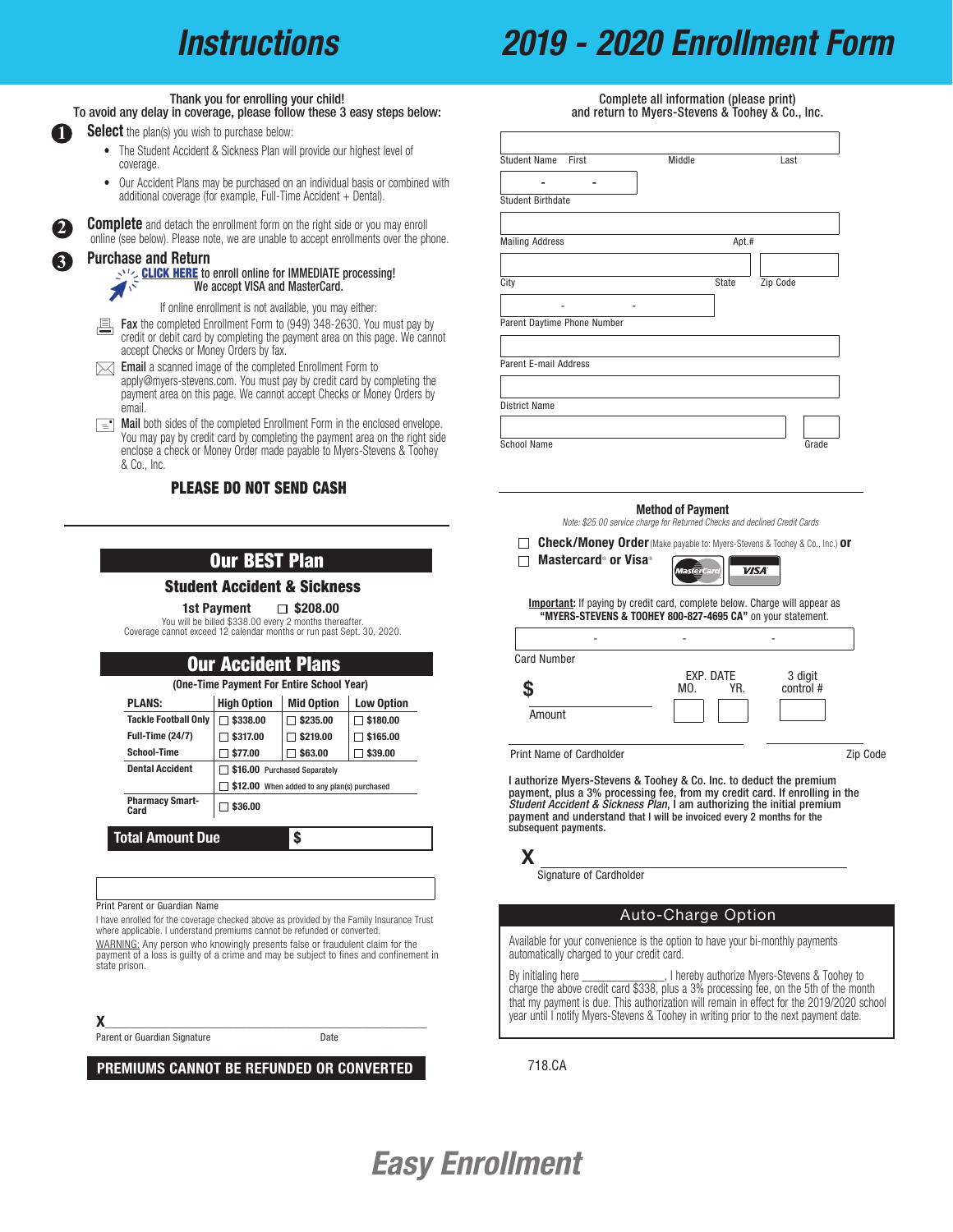## *Frequently Asked Questions...*

### If I have other insurance, why do I need this coverage?

Our plans can expand your choice of providers for your child and can help cover deductibles, co-pays and other out-ofpocket expenses.

### I'm in a hurry! What is the quickest way to enroll?

Click **HERE** to enroll online and you will receive immediate [proof of coverage a](https://www.myers-stevens.com/enrollment-page)s soon as your payment is processed.

### If my child has no other insurance, what's my best buy?

Unless you need coverage for high school tackle football, the *Student Accident & Sickness Plan* is our broadest, best option. Next best is the *Full-Time 24/7 Accident Plan* with "High Option" benefits.

### Can I take my child to any doctor or hospital?

**YES!** However, your out-of-pocket costs could be less by using a *First Health* contracted provider. To find participating doctors/hospitals nearest you, call

800-226-5116 or log on to www.myfirsthealth.com

### Are accident-only rates paid every month?

NO! Accident-only rates are one-time charges for the entire School Year.

### Can interscholastic high school tackle football be covered?

YES! But only under the *Interscholastic Tackle Football Plan*. "High Option" benefits are recommended.

### Do the *Interscholastic Tackle Football* or *School-Time* plans cover camps and clinics sponsored and organized by groups other than my child's school?

NO! However, such camps and clinics may be covered under our *Full-Time 24/7* or *Student Accident & Sickness*  plans. Call us for guidance!

### Still need help or have questions?

Go to www.myers-stevens.com or call us for prompt, personalized assistance at (800) 827-4695.



# *How To File A Claim*

- 1. Report School-related Injuries within 60 days to the School office. To find a *First Health* provider nearest you, call 800-226-5116 or log on to www.myfirsthealth.com.
- 2. Obtain a claim form from the School or the Company. Claim forms must be filed with the Company within 90 days after the date of first Treatment.
- 3. At the same time, please file a claim with your other family sickness and/or Accident carrier.
- 4. Follow ALL claim form instructions, attach all itemized bills and send to:



**myers** I **stevens** I **toohey** Myers-Stevens & Toohey & Co., Inc. 26101 Marguerite Parkway Mission Viejo, CA 92692-3203 800-827-4695 • Fax 949-348-2630 claims@myers-stevens.com CA License #0425842



*(Does not apply to the SmartCard)*



436 Walnut St., Philadelphia, PA 19106

*2018 Best Rated A++ (Superior) (A.M. Best rating ranges from A++ to D) This rating is an indication of the company's financial strength and ability to meet obligations to its insureds.*

This information is a brief description of the important features of this insurance plan. It is not an insurance contract. Insurance benefits are underwritten by ACE American Insurance Company. Coverage may not be available in all states or certain terms may be different where required by state law. Chubb NA is the U.S. based operating division of the Chubb Group of Companies, headed by Chubb Ltd. (NYSE:CB) Insurance products and services are provided by Chubb Insurance underwriting companies and not by the parent company itself.